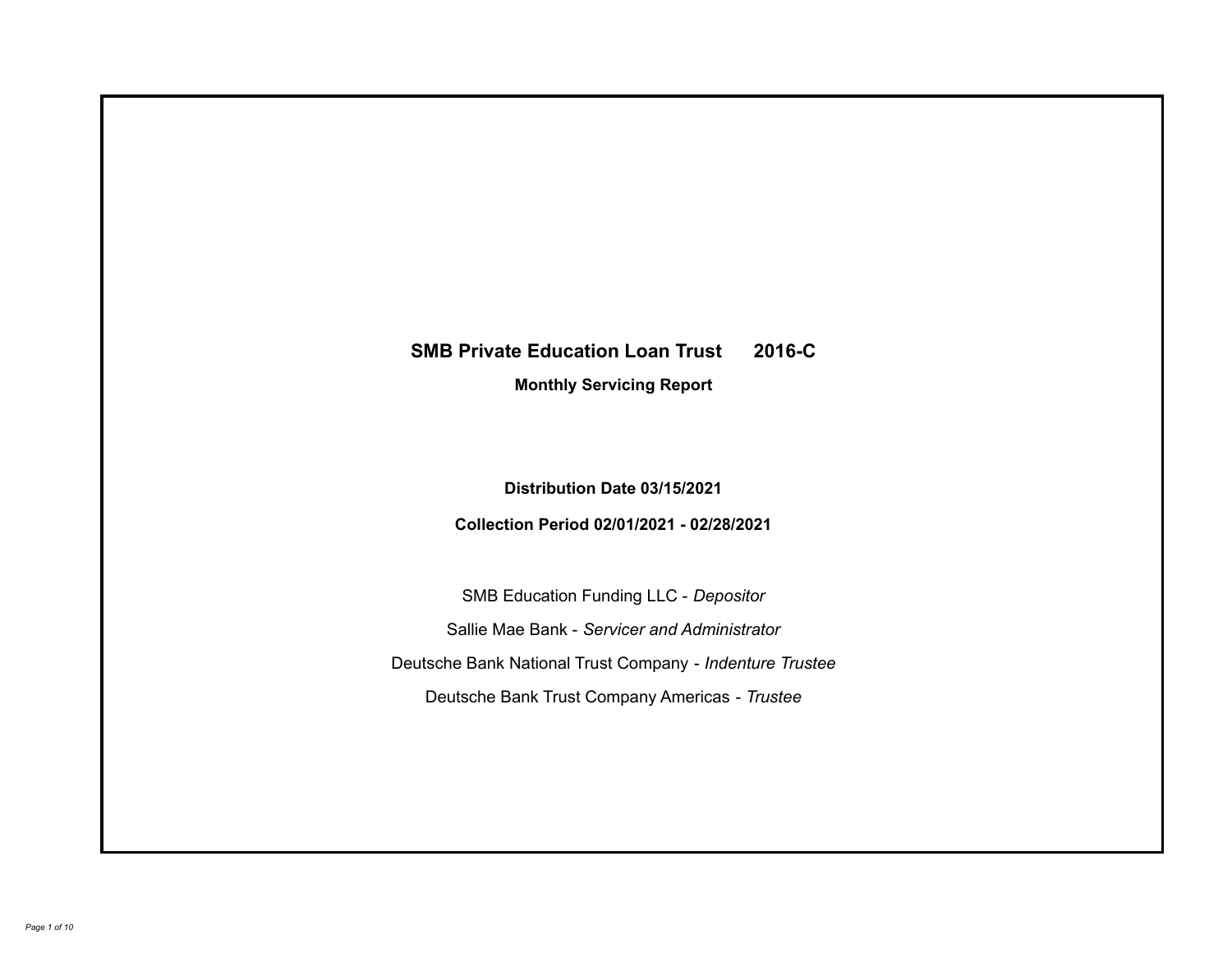A

| <b>Student Loan Portfolio Characteristics</b>   | <b>Settlement Date</b><br>10/12/2016 | 01/31/2021       | 02/28/2021       |
|-------------------------------------------------|--------------------------------------|------------------|------------------|
| <b>Principal Balance</b>                        | \$695,789,571.77                     | \$340,106,370.30 | \$332,937,119.44 |
| Interest to be Capitalized Balance              | 44,552,744.60                        | 12,228,150.75    | 12,023,267.22    |
| Pool Balance                                    | \$740,342,316.37                     | \$352,334,521.05 | \$344,960,386.66 |
|                                                 |                                      |                  |                  |
| Weighted Average Coupon (WAC)                   | 8.30%                                | 7.79%            | 7.70%            |
| Weighted Average Remaining Term                 | 131.32                               | 124.75           | 124.84           |
| Number of Loans                                 | 63,478                               | 31,480           | 30,862           |
| Number of Borrowers                             | 60,942                               | 30,150           | 29,553           |
| Pool Factor                                     |                                      | 0.475907581      | 0.465947142      |
| Since Issued Total Constant Prepayment Rate (1) |                                      | 10.33%           | 10.34%           |
| <b>Debt Securities</b><br><b>Cusip/Isin</b>     | 02/16/2021                           |                  | 03/15/2021       |

| <b>Debt Securities</b> | Cusip/Isin | 02/16/2021       | 03/15/2021       |
|------------------------|------------|------------------|------------------|
| A2A                    | 78449KAB6  | \$118,397,759.67 | \$115,289,669.61 |
| A <sub>2</sub> B       | 78449KAC4  | \$78,236,405.06  | \$76,182,601.05  |
|                        | 78449KAD2  | \$50,000,000.00  | \$50,000,000.00  |

| $\overline{\phantom{0}}$<br>u | <b>Jertificates</b> | Cusip/Isin | 02/16/2021   | 03/15/2021   |
|-------------------------------|---------------------|------------|--------------|--------------|
|                               | Residual            | 78449K100  | \$100,000.00 | \$100,000.00 |

| -<br>⊷ | count Balances          | 02/16/2021   | 03/15/2021                   |
|--------|-------------------------|--------------|------------------------------|
|        | Reserve Account Balance | 1,865,473.00 | 865,473.00<br>$\overline{A}$ |

| E. | <b>Asset / Liability</b>               | 02/16/2021       | 03/15/2021       |
|----|----------------------------------------|------------------|------------------|
|    | Overcollateralization Percentage       | 30.00%           | 30.00%           |
|    | Specified Overcollateralization Amount | \$105,700,356.32 | \$103,488,116.00 |
|    | Actual Overcollateralization Amount    | \$105,700,356.32 | \$103,488,116.00 |

(1) For additional information, see 'Since Issued CPR Methodology' found on page 11 of this report.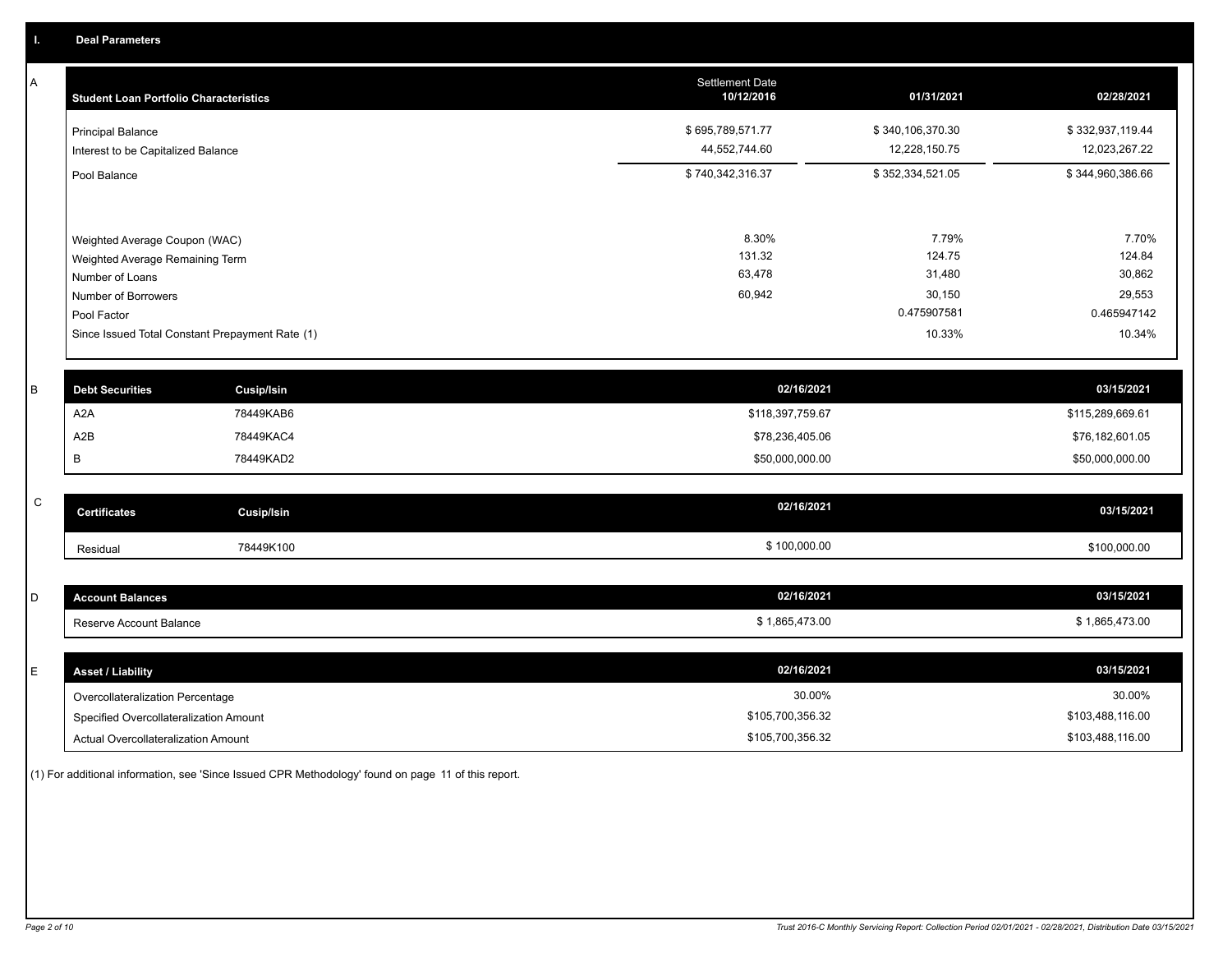| Α | <b>Student Loan Principal Receipts</b>                           |                 |
|---|------------------------------------------------------------------|-----------------|
|   | <b>Borrower Principal</b>                                        | 7,022,121.96    |
|   | <b>Consolidation Activity Principal</b>                          | 0.00            |
|   | Seller Principal Reimbursement                                   | 0.00            |
|   | Servicer Principal Reimbursement                                 | 0.00            |
|   | Delinquent Principal Purchases by Servicer                       | 0.00            |
|   | <b>Other Principal Deposits</b>                                  | 0.00            |
|   | <b>Total Principal Receipts</b>                                  | \$7,022,121.96  |
| B | <b>Student Loan Interest Receipts</b>                            |                 |
|   | Borrower Interest                                                | 1,711,403.85    |
|   | <b>Consolidation Activity Interest</b>                           | 0.00            |
|   | Seller Interest Reimbursement                                    | 0.00            |
|   | Servicer Interest Reimbursement                                  | 0.00            |
|   | Delinquent Interest Purchases by Servicer                        | 0.00            |
|   | Other Interest Deposits                                          | 0.00            |
|   | <b>Total Interest Receipts</b>                                   | \$1,711,403.85  |
| С | <b>Recoveries on Realized Losses</b>                             | \$90,677.01     |
| D | <b>Investment Income</b>                                         | \$184.93        |
| Е | <b>Funds Borrowed from Next Collection Period</b>                | \$0.00          |
| F | <b>Funds Repaid from Prior Collection Period</b>                 | \$0.00          |
| G | Loan Sale or Purchase Proceeds                                   | \$0.00          |
| н | <b>Initial Deposits to Distribution Account</b>                  | \$0.00          |
|   | <b>Excess Transferred from Other Accounts</b>                    | \$0.00          |
| J | <b>Borrower Benefit Reimbursements</b>                           | \$0.00          |
| Κ | <b>Other Deposits</b>                                            | \$0.00          |
| L | <b>Other Fees Collected</b>                                      | \$0.00          |
| М | <b>AVAILABLE FUNDS</b>                                           | \$8,824,387.75  |
| N | Non-Cash Principal Activity During Collection Period             | \$(147, 128.90) |
| O | Aggregate Purchased Amounts by the Depositor, Servicer or Seller | \$0.00          |
| P | Aggregate Loan Substitutions                                     | \$0.00          |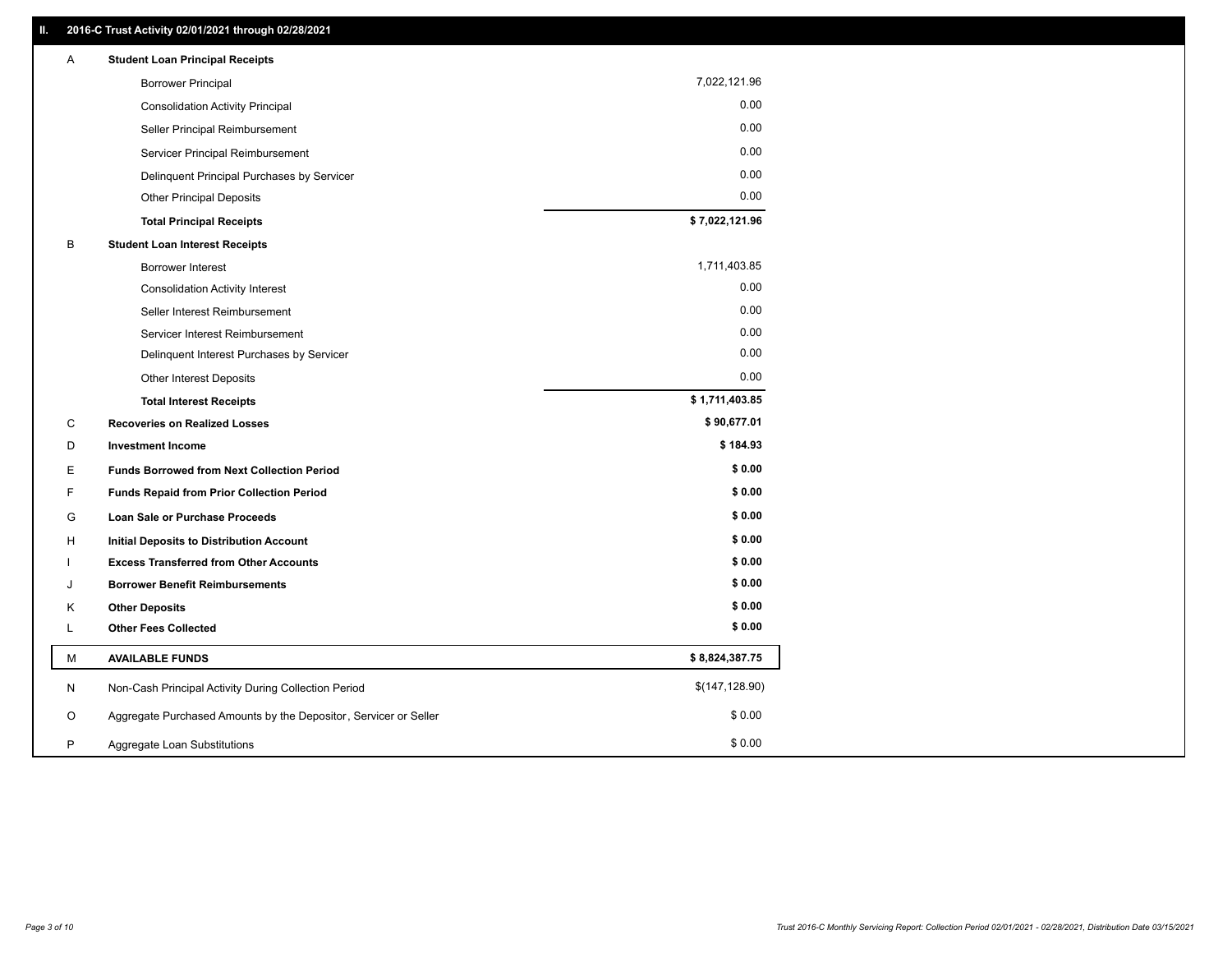|                   |                       |                          |         |                                                           | <b>Loans by Repayment Status</b> |                            |                          |         |                                                                  |                |                            |
|-------------------|-----------------------|--------------------------|---------|-----------------------------------------------------------|----------------------------------|----------------------------|--------------------------|---------|------------------------------------------------------------------|----------------|----------------------------|
|                   |                       |                          |         | 02/28/2021                                                |                                  |                            |                          |         | 01/31/2021                                                       |                |                            |
|                   |                       | <b>Wtd Avg</b><br>Coupon | # Loans | Principal and<br><b>Interest Accrued</b><br>to Capitalize | % of Principal                   | % of Loans in<br>Repay (1) | <b>Wtd Avg</b><br>Coupon | # Loans | <b>Principal and</b><br><b>Interest Accrued</b><br>to Capitalize | % of Principal | % of Loans in<br>Repay (1) |
| INTERIM:          | IN SCHOOL             | 8.91%                    | 680     | \$10,968,084.86                                           | 3.180%                           | $-$ %                      | 9.03%                    | 728     | \$11,724,379.34                                                  | 3.328%         | $-$ %                      |
|                   | <b>GRACE</b>          | 8.74%                    | 204     | \$3,699,434.70                                            | 1.072%                           | $-$ %                      | 8.71%                    | 196     | \$3,470,507.02                                                   | 0.985%         | $-$ %                      |
|                   | <b>DEFERMENT</b>      | 8.54%                    | 2,261   | \$31,059,870.47                                           | 9.004%                           | $-$ %                      | 8.64%                    | 2,173   | \$29,872,483.05                                                  | 8.478%         | $-$ %                      |
| <b>REPAYMENT:</b> | <b>CURRENT</b>        | 7.51%                    | 26,209  | \$276,724,781.67                                          | 80.219%                          | 92.478%                    | 7.61%                    | 26,768  | \$283,614,752.00                                                 | 80.496%        | 92.302%                    |
|                   | 31-60 DAYS DELINQUENT | 7.78%                    | 362     | \$5,663,549.35                                            | 1.642%                           | 1.893%                     | 8.09%                    | 343     | \$5,250,113.26                                                   | 1.490%         | 1.709%                     |
|                   | 61-90 DAYS DELINQUENT | 7.81%                    | 185     | \$2,768,449.30                                            | 0.803%                           | 0.925%                     | 7.72%                    | 220     | \$3,257,052.78                                                   | 0.924%         | 1.060%                     |
|                   | > 90 DAYS DELINQUENT  | 8.12%                    | 118     | \$1,983,198.52                                            | 0.575%                           | 0.663%                     | 9.11%                    | 122     | \$2,322,025.36                                                   | 0.659%         | 0.756%                     |
|                   | <b>FORBEARANCE</b>    | 8.17%                    | 843     | \$12,093,017.79                                           | 3.506%                           | 4.041%                     | 7.99%                    | 930     | \$12,823,208.24                                                  | 3.639%         | 4.173%                     |
| <b>TOTAL</b>      |                       |                          | 30,862  | \$344,960,386.66                                          | 100.00%                          | 100.00%                    |                          | 31,480  | \$352,334,521.05                                                 | 100.00%        | 100.00%                    |

Percentages may not total 100% due to rounding \*

1 Loans classified in "Repayment" include any loan for which interim interest only, \$25 fixed payments or full principal and interest payments are due.

|                |                                                                                                                            |                          |         |                                                           | <b>Loans by Borrower Status</b> |                                |                          |         |                                                                  |                |                                |
|----------------|----------------------------------------------------------------------------------------------------------------------------|--------------------------|---------|-----------------------------------------------------------|---------------------------------|--------------------------------|--------------------------|---------|------------------------------------------------------------------|----------------|--------------------------------|
|                |                                                                                                                            |                          |         | 02/28/2021                                                |                                 |                                |                          |         | 01/31/2021                                                       |                |                                |
|                |                                                                                                                            | <b>Wtd Avg</b><br>Coupon | # Loans | Principal and<br><b>Interest Accrued</b><br>to Capitalize | % of Principal                  | % of Loans in<br>P&I Repay (2) | <b>Wtd Avg</b><br>Coupon | # Loans | <b>Principal and</b><br><b>Interest Accrued</b><br>to Capitalize | % of Principal | % of Loans in<br>P&I Repay (2) |
| INTERIM:       | IN SCHOOL                                                                                                                  | 8.50%                    | 1,353   | \$21,737,756.48                                           | 6.302%                          | $-$ %                          | 8.62%                    | 1,431   | \$22,887,610.50                                                  | 6.496%         | $-$ %                          |
|                | <b>GRACE</b>                                                                                                               | 8.32%                    | 386     | \$6,652,700.96                                            | 1.929%                          | $-$ %                          | 8.29%                    | 386     | \$6,536,567.60                                                   | 1.855%         | $-$ %                          |
|                | <b>DEFERMENT</b>                                                                                                           | 8.16%                    | 4,129   | \$54,341,224.34                                           | 15.753%                         | $-$ %                          | 8.27%                    | 3,977   | \$52,450,326.53                                                  | 14.887%        | $-$ %                          |
| P&I REPAYMENT: | <b>CURRENT</b>                                                                                                             | 7.47%                    | 23,499  | \$239,845,992.53                                          | 69.529%                         | 91.464%                        | 7.57%                    | 24,091  | \$247,122,595.80                                                 | 70.139%        | 91.371%                        |
|                | 31-60 DAYS DELINQUENT                                                                                                      | 7.77%                    | 354     | \$5,584,875.24                                            | 1.619%                          | 2.130%                         | 8.04%                    | 332     | \$5,080,356.98                                                   | 1.442%         | 1.878%                         |
|                | 61-90 DAYS DELINQUENT                                                                                                      | 7.80%                    | 182     | \$2,736,325.23                                            | 0.793%                          | 1.043%                         | 7.71%                    | 213     | \$3,201,782.99                                                   | 0.909%         | 1.184%                         |
|                | > 90 DAYS DELINQUENT                                                                                                       | 8.12%                    | 116     | \$1,968,494.09                                            | 0.571%                          | 0.751%                         | 9.07%                    | 120     | \$2,232,072.41                                                   | 0.634%         | 0.825%                         |
|                | FORBEARANCE                                                                                                                | 8.17%                    | 843     | \$12,093,017.79                                           | 3.506%                          | 4.612%                         | 7.99%                    | 930     | \$12,823,208.24                                                  | 3.639%         | 4.741%                         |
| <b>TOTAL</b>   | Percentages may not total 100% due to rounding                                                                             |                          | 30,862  | \$344,960,386.66                                          | 100.00%                         | 100.00%                        |                          | 31,480  | \$352,334,521.05                                                 | 100.00%        | 100.00%                        |
| 2              | Loans classified in "P&I Repayment" includes only those loans for which scheduled principal and interest payments are due. |                          |         |                                                           |                                 |                                |                          |         |                                                                  |                |                                |

To conform with company standard reporting these sections now include Princial and Interest Accrued to Capitalize .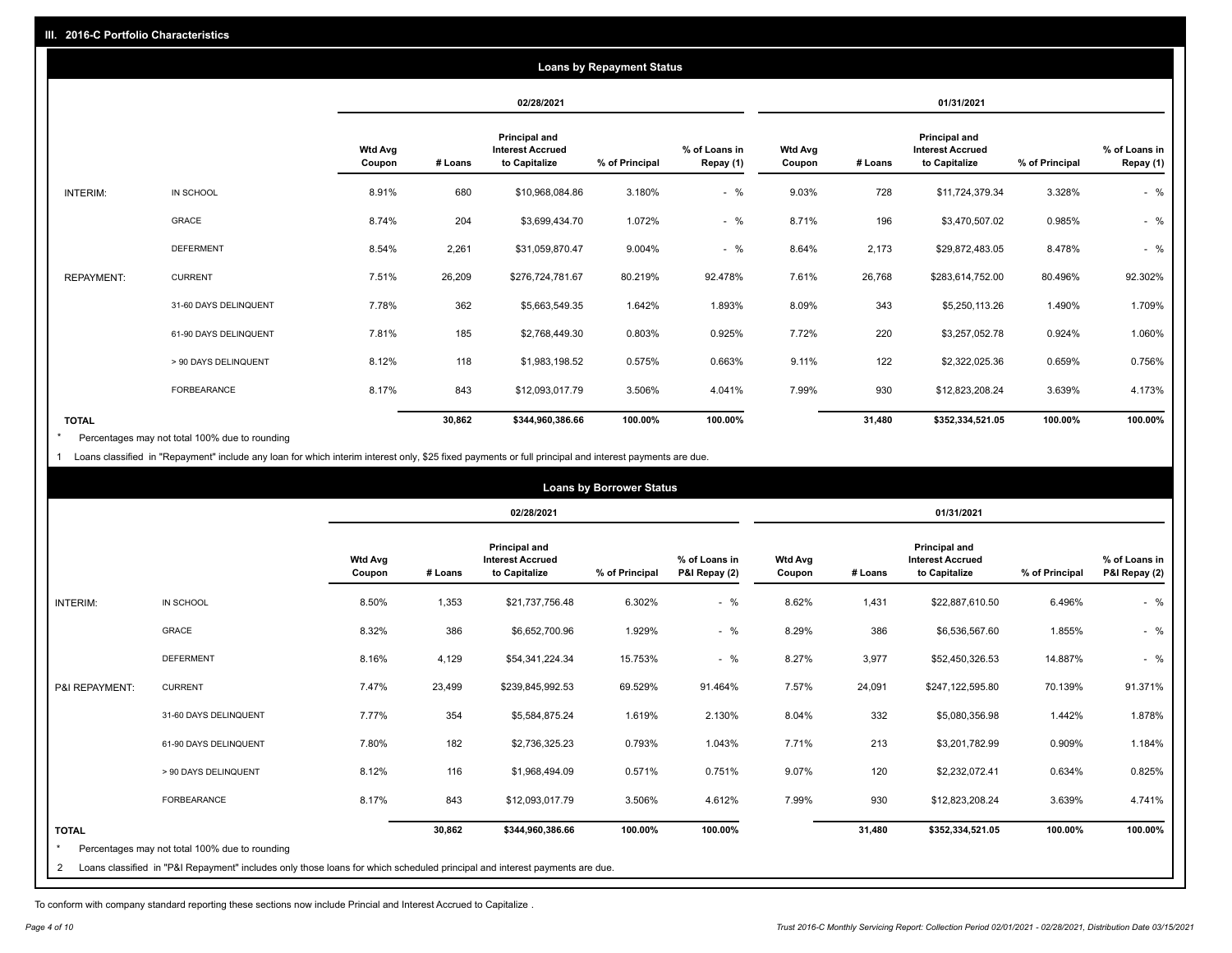|                                                                                                  | 2/28/2021        | 1/31/2021        |
|--------------------------------------------------------------------------------------------------|------------------|------------------|
| Pool Balance                                                                                     | \$344,960,386.66 | \$352,334,521.05 |
| Total # Loans                                                                                    | 30,862           | 31,480           |
| Total # Borrowers                                                                                | 29,553           | 30,150           |
| Weighted Average Coupon                                                                          | 7.70%            | 7.79%            |
| Weighted Average Remaining Term                                                                  | 124.84           | 124.75           |
| Percent of Pool - Cosigned                                                                       | 93.1%            | 93.1%            |
| Percent of Pool - Non Cosigned                                                                   | 6.9%             | 6.9%             |
| Borrower Interest Accrued for Period                                                             | \$1,993,204.85   | \$2,260,178.21   |
| <b>Outstanding Borrower Interest Accrued</b>                                                     | \$15,139,535.61  | \$15,545,896.78  |
| Gross Principal Realized Loss - Periodic *                                                       | \$758,136.72     | \$667,136.53     |
| Gross Principal Realized Loss - Cumulative *                                                     | \$26,221,792.26  | \$25,463,655.54  |
| Recoveries on Realized Losses - Periodic                                                         | \$90,677.01      | \$44,660.27      |
| Recoveries on Realized Losses - Cumulative                                                       | \$4,052,082.51   | \$3,961,405.50   |
| Net Losses - Periodic                                                                            | \$667,459.71     | \$622,476.26     |
| Net Losses - Cumulative                                                                          | \$22,169,709.75  | \$21,502,250.04  |
| Non-Cash Principal Activity - Capitalized Interest                                               | \$615,037.48     | \$635,574.32     |
| Since Issued Total Constant Prepayment Rate (CPR) (1)                                            | 10.34%           | 10.33%           |
| <b>Loan Substitutions</b>                                                                        | \$0.00           | \$0.00           |
| <b>Cumulative Loan Substitutions</b>                                                             | \$0.00           | \$0.00           |
| <b>Unpaid Servicing Fees</b>                                                                     | \$0.00           | \$0.00           |
| <b>Unpaid Administration Fees</b>                                                                | \$0.00           | \$0.00           |
| <b>Unpaid Carryover Servicing Fees</b>                                                           | \$0.00           | \$0.00           |
| Note Interest Shortfall                                                                          | \$0.00           | \$0.00           |
| Loans in Modification                                                                            | \$30,328,620.54  | \$30,584,036.13  |
| % of Loans in Modification as a % of Loans in Repayment (P&I)                                    | 12.12%           | 11.87%           |
|                                                                                                  |                  |                  |
| % Annualized Gross Principal Realized Loss - Periodic as a %<br>of Loans in Repayment (P&I) * 12 | 3.64%            | 3.11%            |
| % Gross Principal Realized Loss - Cumulative as a % of<br>Original Pool Balance                  | 3.54%            | 3.44%            |
|                                                                                                  |                  |                  |

\* In accordance with the Servicer's current policies and procedures, after September 1, 2017 loans subject to bankruptcy claims generally will not be reported as a charged- off unless and until they are delinquent for 120

(1) For additional information, see 'Since Issued CPR Methodology' found on page 11 of this report.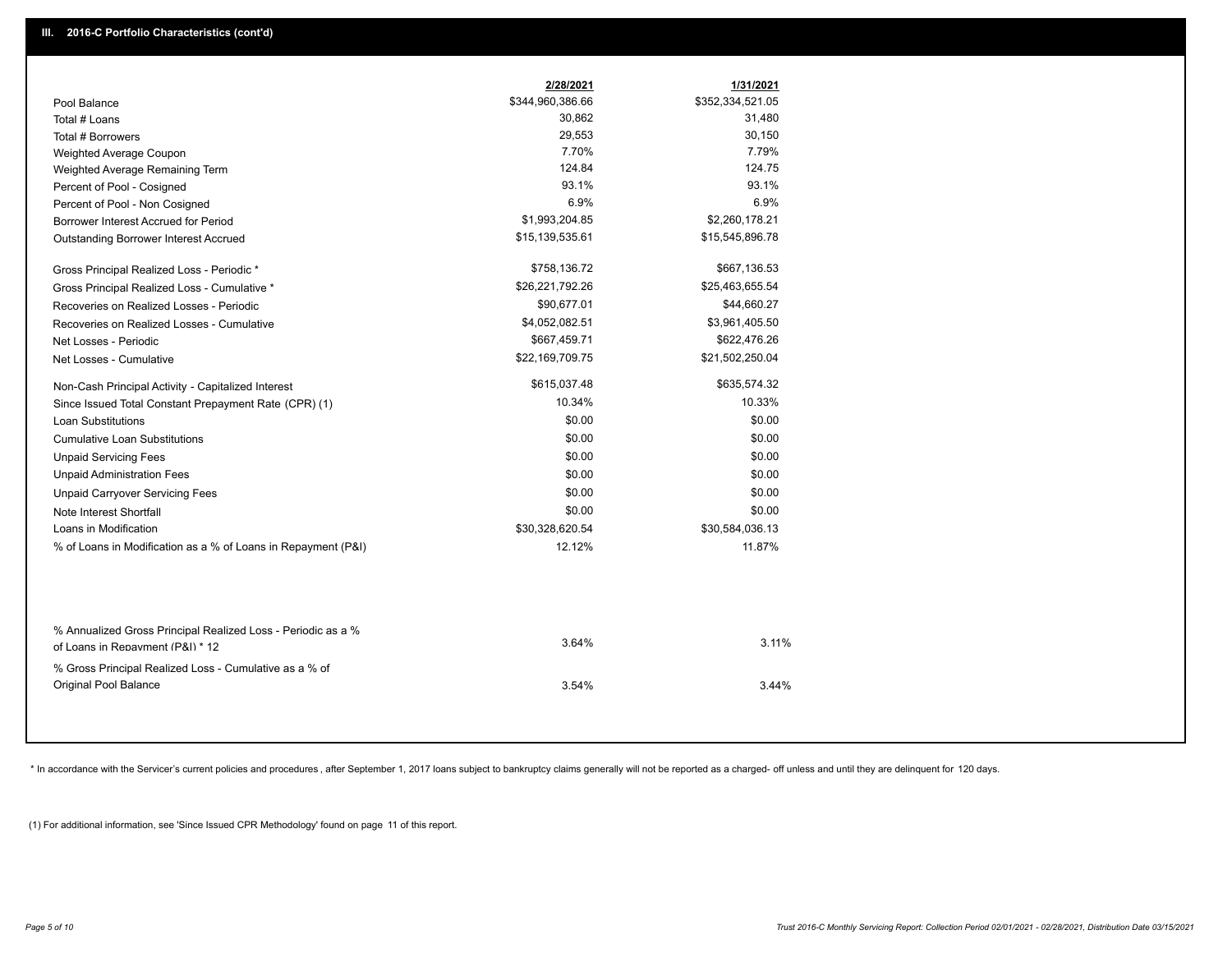#### **Loan Program**  A

|                                    | Weighted<br>Average | # LOANS | <b>\$ AMOUNT</b> | $%$ *     |
|------------------------------------|---------------------|---------|------------------|-----------|
| - Smart Option Interest-Only Loans | 6.62%               | 6,331   | \$49,754,779.58  | 14.423%   |
| - Smart Option Fixed Pay Loans     | 7.73%               | 8,234   | \$108,944,035.22 | 31.582%   |
| - Smart Option Deferred Loans      | 7.96%               | 16.297  | \$186,261,571.86 | 53.995%   |
| - Other Loan Programs              | $0.00\%$            | 0       | \$0.00           | $0.000\%$ |
| <b>Total</b>                       | 7.70%               | 30,862  | \$344,960,386.66 | 100.000%  |

\* Percentages may not total 100% due to rounding

B

C

**Index Type**

|                       | Weighted<br>Average | # LOANS  | \$ AMOUNT        | % *      |
|-----------------------|---------------------|----------|------------------|----------|
| - Fixed Rate Loans    | 7.86%               | 7,108    | \$92,989,510.48  | 26.957%  |
| - LIBOR Indexed Loans | 7.64%               | 23,754   | \$251,970,876.18 | 73.043%  |
| - Other Index Rates   | $0.00\%$            | $\Omega$ | \$0.00           | 0.000%   |
| <b>Total</b>          | 7.70%               | 30,862   | \$344,960,386.66 | 100.000% |

\* Percentages may not total 100% due to rounding

# **Weighted Average Recent FICO**

| $0 - 639$    |        |                  |           |
|--------------|--------|------------------|-----------|
|              | 2,138  | \$25,475,612.07  | 7.385%    |
| 640 - 669    | 2,008  | \$23,547,959.02  | 6.826%    |
| 670 - 699    | 3,235  | \$36,673,718.92  | 10.631%   |
| 700 - 739    | 6,145  | \$72,182,188.46  | 20.925%   |
| $740 +$      | 17,334 | \$187,053,609.70 | 54.225%   |
| $N/A^{(1)}$  | 2      | \$27,298.49      | $0.008\%$ |
| <b>Total</b> | 30,862 | \$344,960,386.66 | 100.000%  |

To conform with company standard reporting these sections now include Princial and Interest Accrued to Capitalize .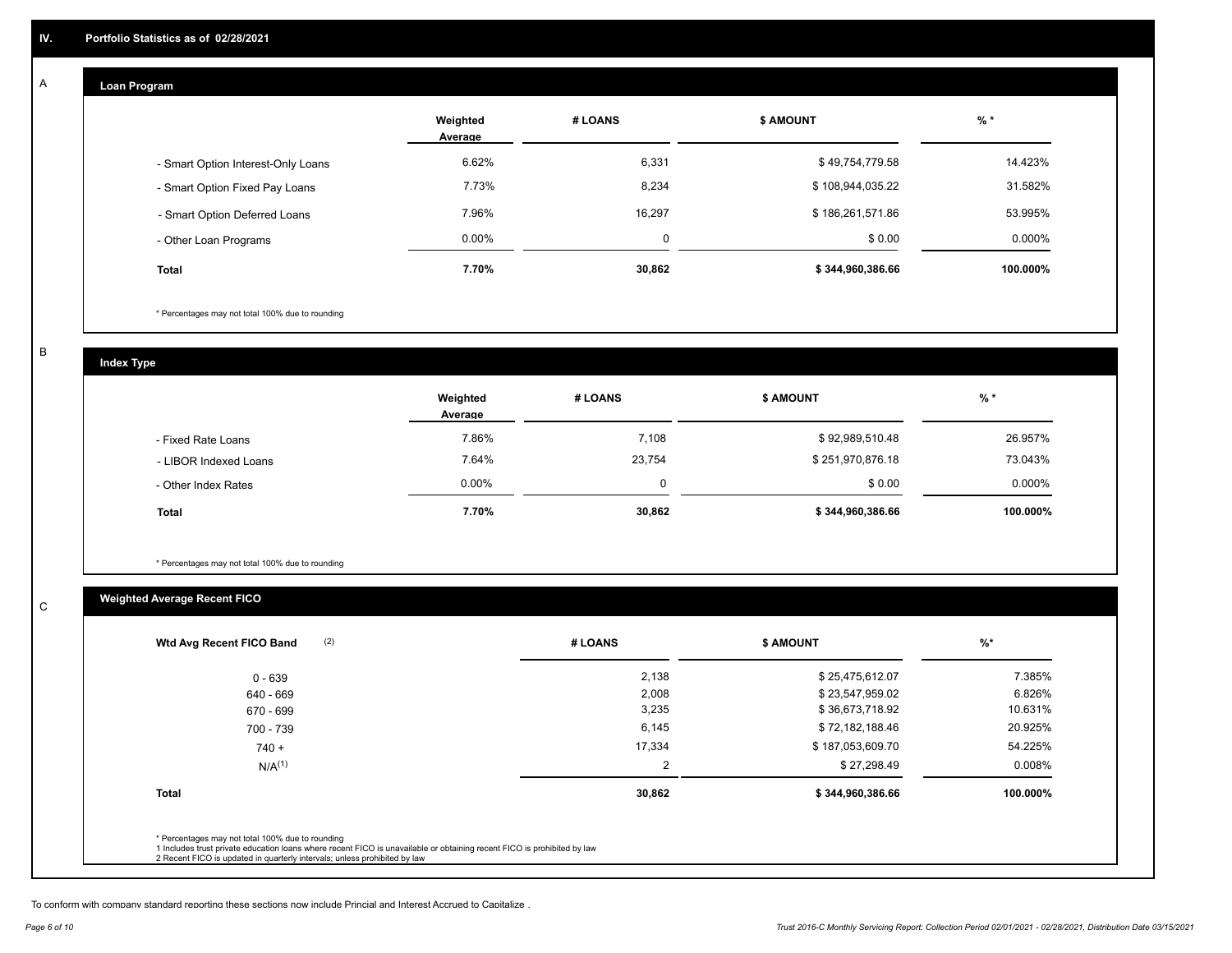| ٧. | 2016-C Reserve Account, Principal Distribution, and R-2 Certificate Calculations     |                  |
|----|--------------------------------------------------------------------------------------|------------------|
| А. | <b>Reserve Account</b>                                                               |                  |
|    | Specified Reserve Account Balance                                                    | \$1,865,473.00   |
|    | Actual Reserve Account Balance                                                       | \$1,865,473.00   |
| В. | <b>Principal Distribution Amount</b>                                                 |                  |
|    | Class A Notes Outstanding<br>i.                                                      | \$196,634,164.73 |
|    | Pool Balance<br>ii.                                                                  | \$344,960,386.66 |
|    | First Priority Principal Distribution Amount (i - ii)<br>iii.                        | \$0.00           |
|    | Class A and B Notes Outstanding<br>iv.                                               | \$246,634,164.73 |
|    | First Priority Principal Distribution Amount<br>۷.                                   | \$0.00           |
|    | Pool Balance<br>vi.                                                                  | \$344,960,386.66 |
|    | Specified Overcollateralization Amount<br>vii.                                       | \$103,488,116.00 |
|    | Regular Principal Distribution Amount (if (iv > 0, (iv - v) - (vi - vii))<br>viii.   | \$5,161,894.07   |
|    | Pool Balance<br>ix.                                                                  | \$344,960,386.66 |
|    | 10% of Initial Pool Balance<br>х.                                                    | \$74,034,231.64  |
|    | <b>First Priority Principal Distribution Amount</b><br>xi.                           | \$0.00           |
|    | Regular Principal Distribution Amount<br>xii.                                        | \$5,161,894.07   |
|    | Available Funds (after payment of waterfall items A through I)<br>xiii.              | \$2,989,523.34   |
|    | xiv. Additional Principal Distribution Amount (if(vi <= x,min(xiii, vi - xi - xii))) | \$0.00           |
|    |                                                                                      |                  |
| C. | R-2 Certificate                                                                      |                  |
|    | <b>Previous Notional Balance</b>                                                     | \$44,905,600.00  |
|    | Shortfall of Principal                                                               | \$0.00           |
|    | Shortfall of Interest                                                                | \$0.00           |
|    | <b>Current Notional Balance</b>                                                      | \$44,905,600.00  |
|    | Excess Distribution Allocated (1)                                                    | \$915,515.60     |
|    |                                                                                      |                  |

1. Until the notional amount of the R-2 Certificate is reduced to zero and if there is excess cash through the distribution available it will be distributed to the R-2 Certificate, otherwise the amount will be zero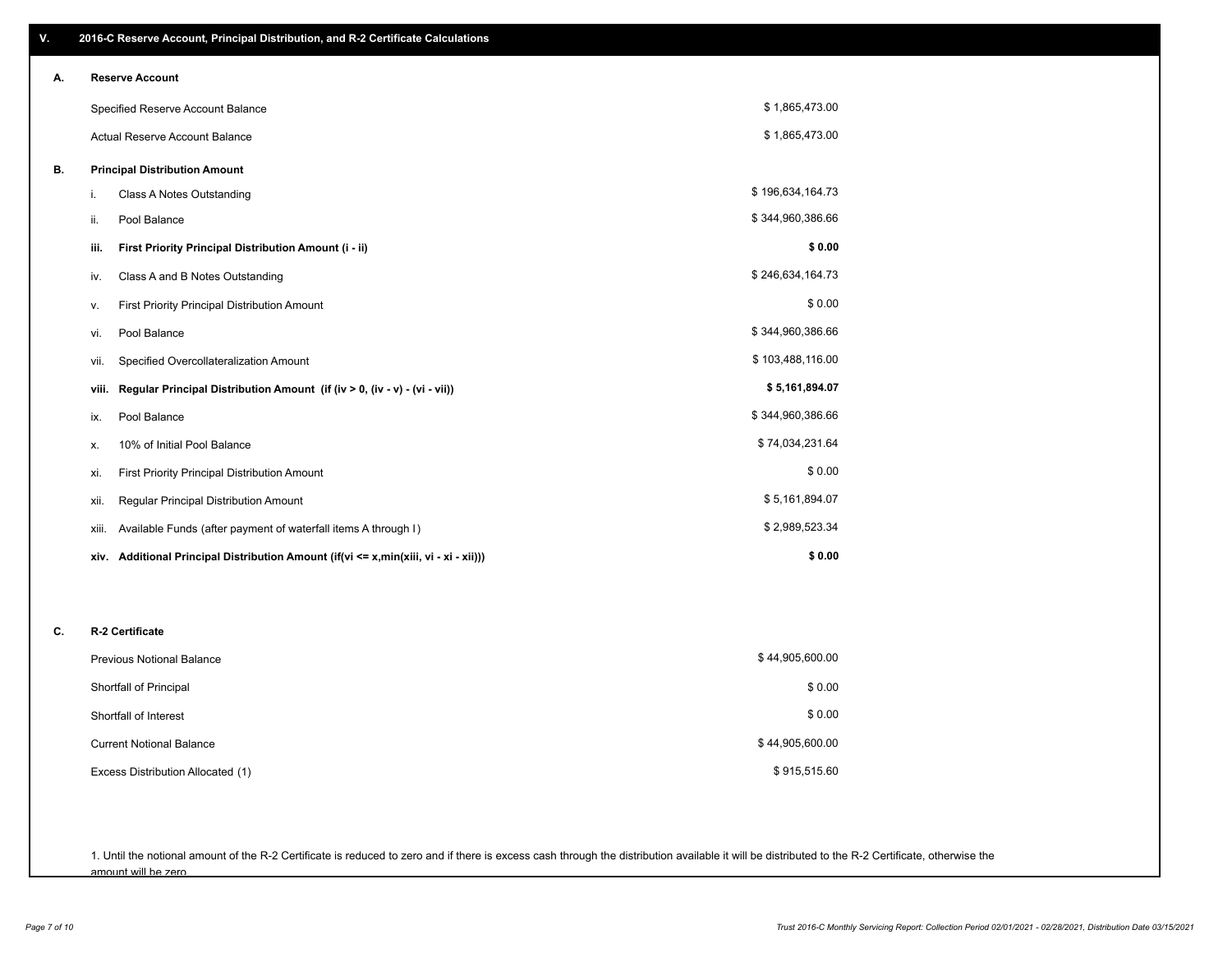|                                                         | Paid           | <b>Funds Balance</b> |
|---------------------------------------------------------|----------------|----------------------|
| <b>Total Available Funds</b>                            |                | \$8,824,387.75       |
| <b>Trustee Fees</b><br>A                                | \$0.00         | \$8,824,387.75       |
| B<br><b>Servicing Fees</b>                              | \$227,213.48   | \$8,597,174.27       |
| C<br>i. Administration Fees                             | \$8,333.00     | \$8,588,841.27       |
| ii. Unreimbursed Administrator Advances plus any Unpaid | \$0.00         | \$8,588,841.27       |
| D<br>Class A Noteholders Interest Distribution Amount   | \$302,007.19   | \$8,286,834.08       |
| E.<br>First Priority Principal Payment                  | \$0.00         | \$8,286,834.08       |
| F.<br>Class B Noteholders Interest Distribution Amount  | \$135,416.67   | \$8,151,417.41       |
| G<br><b>Reinstatement Reserve Account</b>               | \$0.00         | \$8,151,417.41       |
| H<br><b>Regular Principal Distribution</b>              | \$5,161,894.07 | \$2,989,523.34       |
| <b>Carryover Servicing Fees</b>                         | \$0.00         | \$2,989,523.34       |
| Additional Principal Distribution Amount<br>J           | \$0.00         | \$2,989,523.34       |
| Unpaid Expenses of Trustee<br>K                         | \$0.00         | \$2,989,523.34       |
| Unpaid Expenses of Administrator<br>L                   | \$0.00         | \$2,989,523.34       |
| M<br>i. Remaining Funds to the R-1 Certificateholder(s) | \$2,074,007.74 | \$915,515.60         |
| ii. Remaining Funds to the R-2 Certificateholder(s)     | \$915,515.60   | \$0.00               |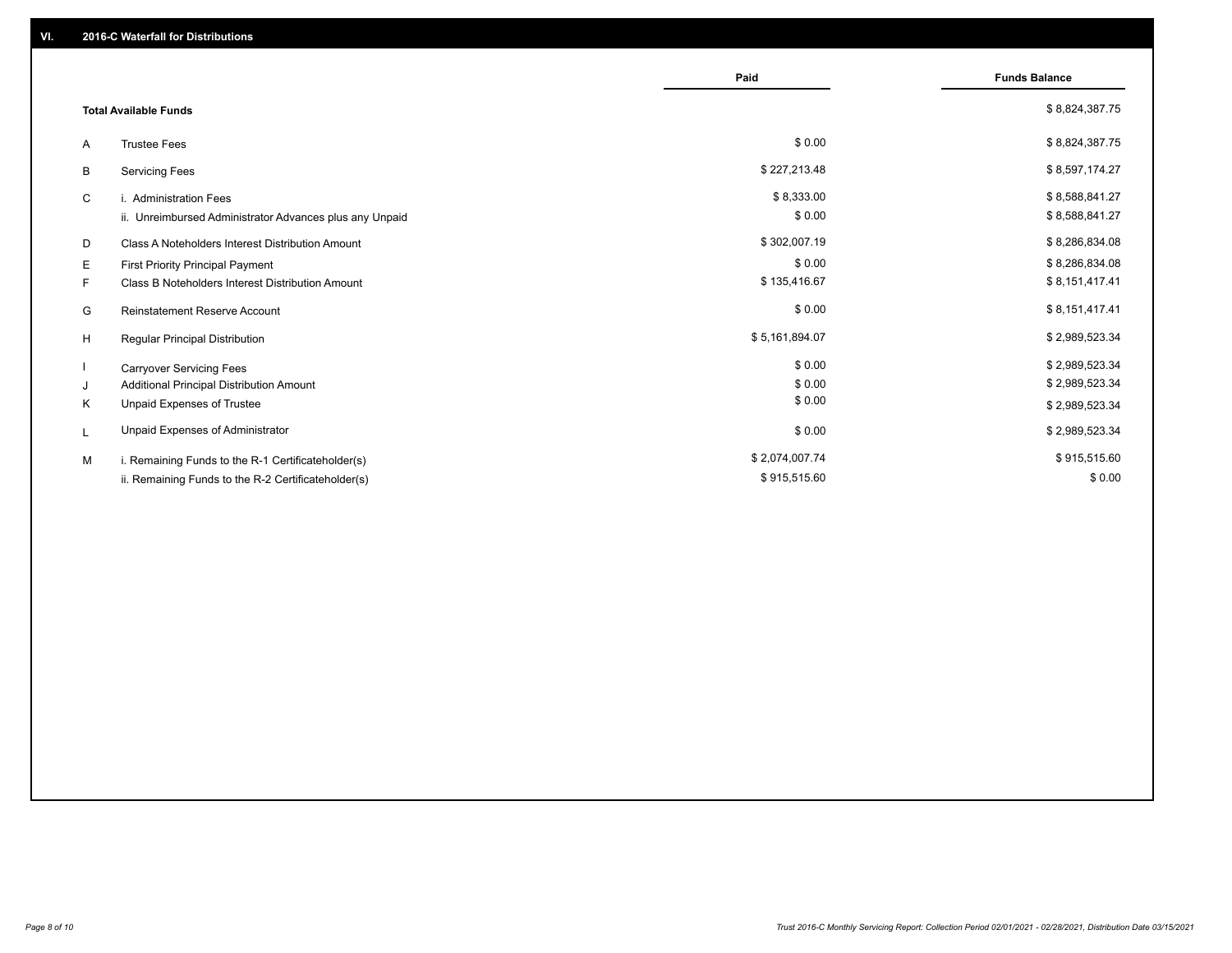| <b>Distribution Amounts</b>                                |                         |                         |                         |  |  |  |  |
|------------------------------------------------------------|-------------------------|-------------------------|-------------------------|--|--|--|--|
|                                                            | A <sub>2</sub> A        | A <sub>2</sub> B        | в                       |  |  |  |  |
| Cusip/Isin                                                 | 78449KAB6               | 78449KAC4               | 78449KAD2               |  |  |  |  |
| <b>Beginning Balance</b>                                   | \$118,397,759.67        | \$78,236,405.06         | \$50,000,000.00         |  |  |  |  |
| Index                                                      | <b>FIXED</b>            | <b>LIBOR</b>            | <b>FIXED</b>            |  |  |  |  |
| Spread/Fixed Rate                                          | 2.34%                   | 1.10%                   | 3.25%                   |  |  |  |  |
| Record Date (Days Prior to Distribution)                   | 1 NEW YORK BUSINESS DAY | 1 NEW YORK BUSINESS DAY | 1 NEW YORK BUSINESS DAY |  |  |  |  |
| <b>Accrual Period Begin</b>                                | 2/15/2021               | 2/16/2021               | 2/15/2021               |  |  |  |  |
| <b>Accrual Period End</b>                                  | 3/15/2021               | 3/15/2021               | 3/15/2021               |  |  |  |  |
| Daycount Fraction                                          | 0.08333333              | 0.07500000              | 0.08333333              |  |  |  |  |
| Interest Rate*                                             | 2.34000%                | 1.21225%                | 3.25000%                |  |  |  |  |
| <b>Accrued Interest Factor</b>                             | 0.001950000             | 0.000909187             | 0.002708333             |  |  |  |  |
| <b>Current Interest Due</b>                                | \$230,875.63            | \$71,131.56             | \$135,416.67            |  |  |  |  |
| Interest Shortfall from Prior Period Plus Accrued Interest | $\mathsf{\$}$ -         | $\mathsf{\$}$ -         | $$ -$                   |  |  |  |  |
| <b>Total Interest Due</b>                                  | \$230,875.63            | \$71,131.56             | \$135,416.67            |  |  |  |  |
| <b>Interest Paid</b>                                       | \$230,875.63            | \$71,131.56             | \$135,416.67            |  |  |  |  |
| <b>Interest Shortfall</b>                                  | $$ -$                   | $$ -$                   | $$ -$                   |  |  |  |  |
| <b>Principal Paid</b>                                      | \$3,108,090.06          | \$2,053,804.01          | $$ -$                   |  |  |  |  |
| <b>Ending Principal Balance</b>                            | \$115,289,669.61        | \$76,182,601.05         | \$50,000,000.00         |  |  |  |  |
| Paydown Factor                                             | 0.013692027             | 0.013692027             | 0.000000000             |  |  |  |  |
| <b>Ending Balance Factor</b>                               | 0.507884007             | 0.507884007             | 1.000000000             |  |  |  |  |

\* Pay rates for Current Distribution. For the interest rates applicable to the next distribution date, please see https://www.salliemae.com/about/investors/data/SMBabrate.txt.

**VII. 2016-C Distributions**